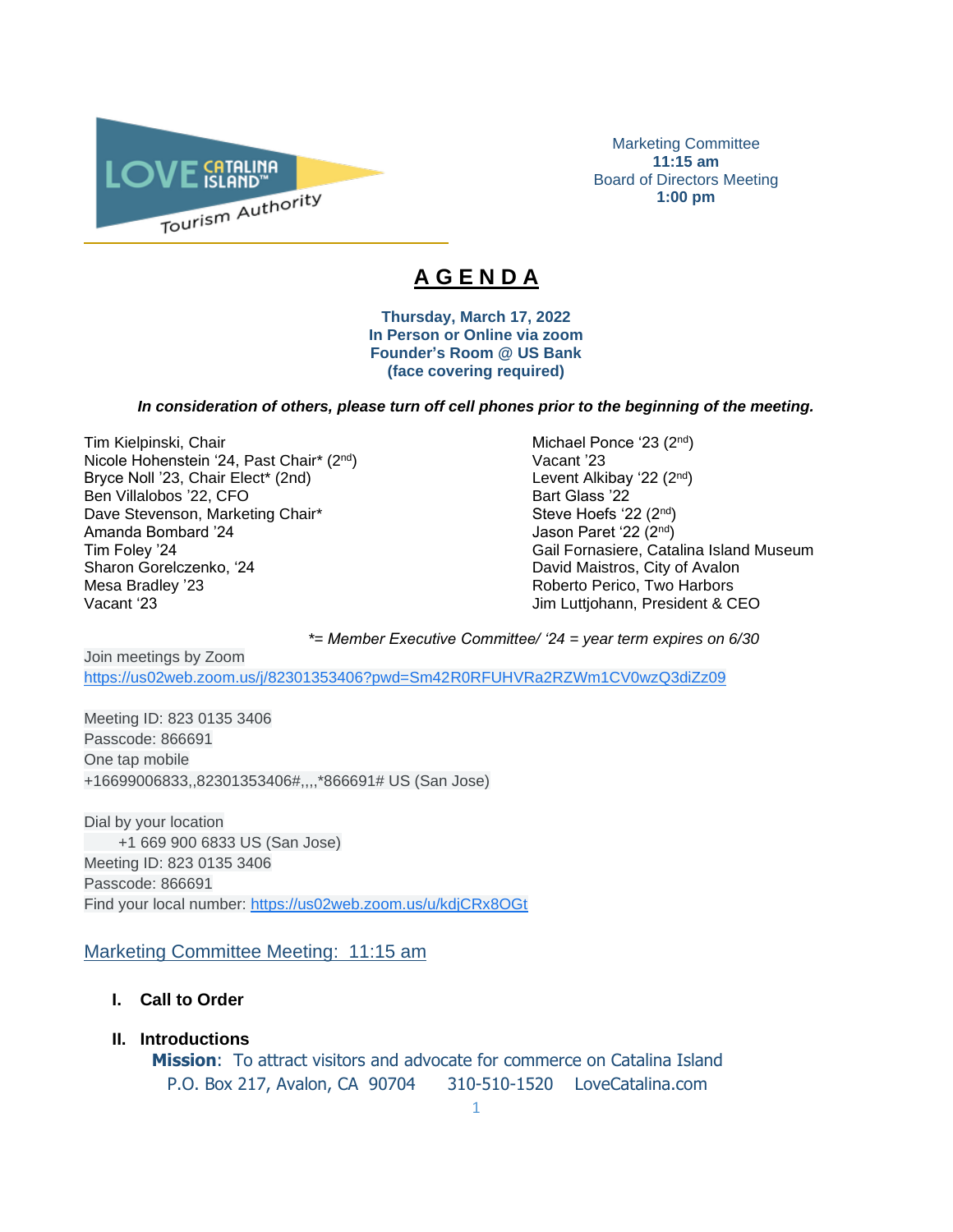# **III. Marketing Programs Review/Update**

- a. Paid Media
- b. PR/Unpaid Communications
- c. Website and Social Media
- d. 2022 Visitors Guide and Map
- e. Travel Show

## **IV. Influencers and IMM Events Update**

## **V. Member Updates**

- a. What's new
- b. Business outlook for spring & summer

# **VI. Adjourn**

# Board Meeting 1:00 pm

- **I. Call to Order**
- **II. Introductions & Recognitions**

# **III. Presentation—Mike Bone/Spectrum Sports**

Catalina Races: Marathon, Triathlon and Trail Run

## **IV. Consent Item(s)**

- a. Approve Minutes
	- i. February 17, 2022\*
- b. Presentation of Financials—Ben Villalobos
	- i. Final January 2022\*
	- ii. February 2022\*

# **V. Report of the Chair—Tim Kielpinski**

- a. TOT/TBID update
- b. Call for Nominating Committee members FY 22-23
- c. Call for Nominations for two vacant board seats (partial terms through June 2023)

# **VI. President's Report\*—Jim Luttjohann**

**VII. Discussion & Possible Action Item(s)** 

## **Mid-year allocation of \$200,000 funds based on true-up-Jim Luttjohann**

- a. SMARInsights Member & Stakeholder Surveys @ \$12,000\*
- b. 62Above additional Tourism Promotions @ \$\$135,513\*
- c. Simpleview Website redo @ up to \$40,000\*
- d. Xceptional Music, Catalina Pride Entertainment @ \$11,000 (includes \$3k media) **Total estimate \$198,513**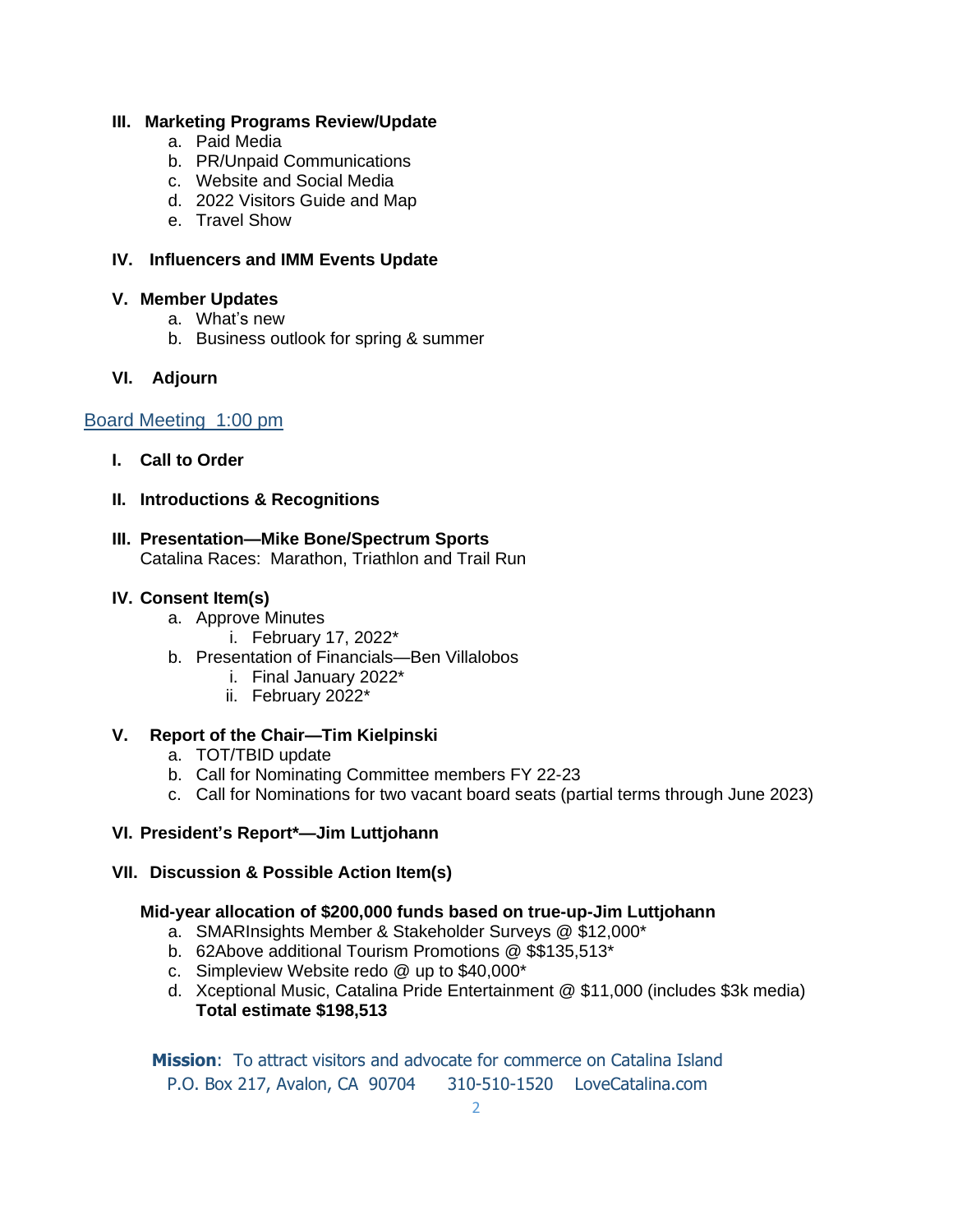## **US Bank Lease Agreement**

## **Avalon City Council Candidates Forum**

## **Marketing Report—Dave Stevenson**

- a. Recap Marketing Committee Meeting
- b. 2022 Rack card and Map
- c. 2022 Visitor Guide mailings

## **Visitor & Member Services Report—Nicole Hohenstein**

- a. New Member Incentive plan
- b. Members reinstated

### **Events Report—Janet DeMyer**

- a. New Year's Eve, updated financials
- b. Concert Series
- c. Mixers & Fixers
- d. Lodging Open House
- e. June 18, 2022 Catalina Pride
- f. July  $4<sup>th</sup>$  Fundraising
- g. Annual Meeting and Installation of Officers/Directors

### **Cruise Industry Report—Jim Luttjohann**

- a. Disney Cruises inaugural visit March 31, 2022
	- i. Port Agreement
	- ii. Welcome Event
- b. 2022 Conventions and Trade Shows
	- i. Seatrade, April Miami, FL. David Creigh will attend with CTW
	- ii. FCCA, June, San Juan PR.

#### **Film Liaisons Report—Jim Luttjohann**

- a. Recent and pending permits, scouts and cancellations
- b. FLICS meeting recap

### **VIII. Board & Member Updates**

#### **IX. Future Agenda Items**

**X. Adjourn**

\* information included in board packet *Audio/Video Recording may be used for accuracy of minutes and actions*